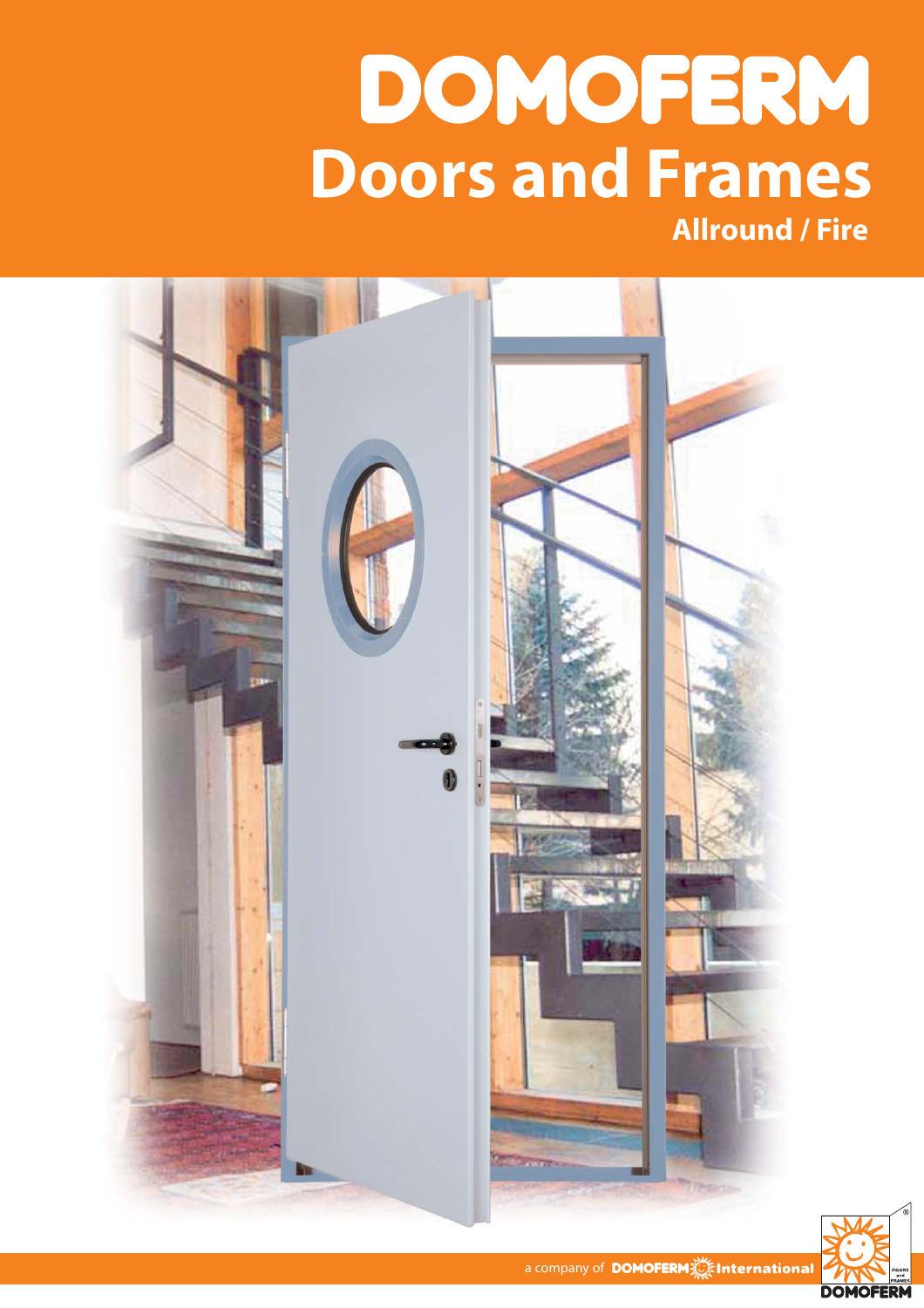

# **Thin rebated door-elements**

Thin rebated door-elements are low-priced door-elements which are less used in the living area but in subordinated rooms such as boiler-rooms, cellar-walks and in working or industrial areas.

#### **Advantages as hard as steel.**

*DOMOFERM International is the European market-leader in the area of steel frames and one of the leading manifacturer of steel- and fi re-protective doors.* 

*From perfect design with many equipment options to unsurpassable durability: products by DOMOFERM are unique and offer advantages as hard as steel.*

*If custom measured or standardsised – doors and frames by DOMOFERM come up to highest demands.*

*"Fire" is our label for fi re-protective door-elements, "Allround" we call*  steel door-elements without fire*protective options.*

## **DOMOFERM ECONOMY – LF5xx the practical one**

You are looking for safetiness in areas where it is asked first? Just in case, you will be on the safe side with fire-protectivedoors by DOMOFERM. Especially in rather endangered areas you should not disclaim!

But this kind of protection needn't be expensive! The very solid fire-protective door-element **ECONOMY** offers you the necessary but low-priced safetiness in subordinated, less frequented parts of builings. **ECONOMY** is very practicable for boiler-rooms, garages, cellar-walks, engine-rooms, etc.

- **type "fire" (fire-protection class T30, T 60, T90 and T120)**
- **2** 52 mm and 64 mm thickness of door-leaf respectively
- 2 sided thin rebate
- **lacks** left and right sided usage
- single leaf standard size
- surface: STANDARD (prime painted)





# **DOMOFERM SELECTION – LF6xx**

### **the reliable one**

You are in the need of a low-priced steel door-element, equipment option "fire-protective" without disclaiming other equipment options such as different surfaces, glass openings or louver grills? The **SELECTION** is at your choice.

Thanks to its 64 mm thickness of door leaf, **SELECTION** is very resistant and suitable for application in the private area, office- and industrial area.

- type "Allround" or "Fire" (fire-protection T30, T90)
- 64 mm thickness of door-leaf
- 3 sided thin rebate
- **lack** left or right sided usage
- **E** single and double leaf custom dimension
- **n** miscellaneous equipment options
- **E** surface: STANDARD (prime painted) PRISMA® (RAL powder coated)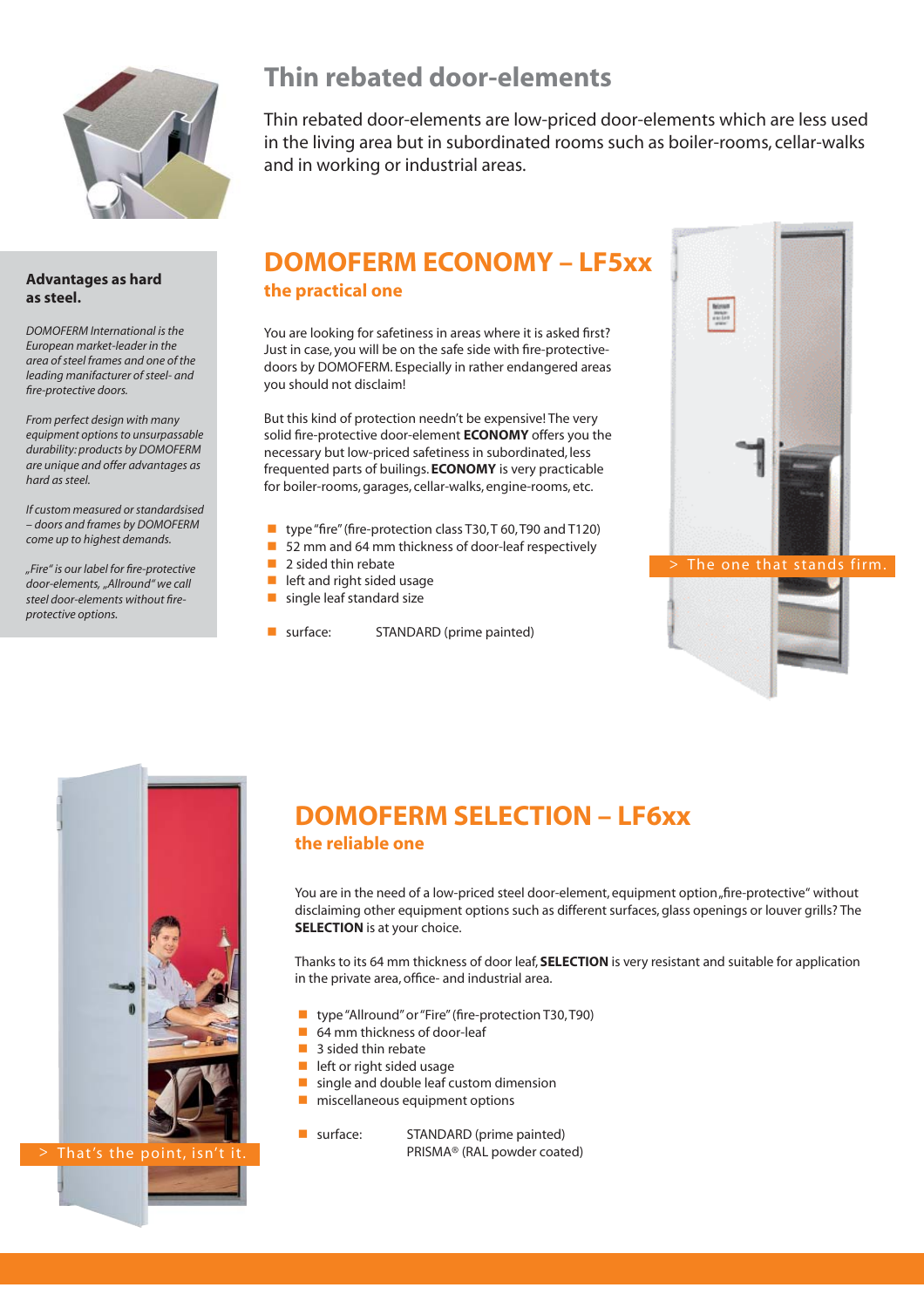# **Thick rebated door-elements**

Solid and hard-wearing thick rebated door-elements convey home style and accomodate perfectly to each area of your house.

## **DOMOFERM UNIVERSAL – UT4xx the imaginative one**

You want to arrange your home in individual style? **UNIVERSAL** doors fit to your conception! With surfaces such as STANDARD (prime painted), PRISMA® (RAL-powder coated), PLATAL® (PVC-coated) or STAINLESS (high-grade steel) **UNIVERSAL** fire-protective and steel doorelements fulfill all desires.

The great number of possible variations and combinations – colour, glass openings, glass design and handle sets – leads to no limits in ideas and conception. **UNIVERSAL** is suitable for application in internal area, from the living-room, kitchen, bathroom to the cellar. It's up to your creativity!

- type "Allround" or "Fire" (fire-protective, T30) just in case of single wing
- **E** thick rebated door-element
- **1** 40mm thickness of door-leaf
- **E** single and double wing standard size and custom dimension
- **•** great number of equipment options
- $\blacksquare$  single leaf also in type heat isolation
- **a** single leaf with option higher sound proof<br>**E** single leaf also in variation burglar retardar
- single leaf also in variation burglar retardand (security-door NOVOLOCK®)
- great number of wall- and frame connection
- 

**a** surface: STANDARD (prime painted) PLATAL® (PVC-coated in wooden decoration) PRISMA® (RAL-powder-coated) STAINLESS (high-grade steel) – actually deliverable as fully door leaf



**Allround / Fire** 





Quality foreve



# **DOMOFERM PRESTIGE – UT6xx**

## **the robust one**

You are looking for a robust door of unlimited service life that is not missing any esthetic aspects? A door that represents long-term elegance despite of high-duty? **PRESTIGE** offers you a perfect, architectonic solution – an attractive but robust door-construction for highly frequented areas.

Where higher demands are expected, **PRESTIGE** – with 64 mm thickness of door-leaf – is the model of your choice. A great number of equipment options lead to variety within a trendy homestyle as well as in project- and industrial areas.

- type "Allround" or "Fire" (fire-protective T30, T90)
- thick rebate door-element
- 64mm thickness of door-leaf
- **E** single and double wing custom dimension
- **•** options of glass openings
- great number of equipment options
- $\blacksquare$  installation of complex monitoring-systems optional
- great number of wall- and frame connection
- also available in type "flush"
- 

**E** surface: STANDARD (prime painted) PLATAL® (PVC-coated in wooden decoration) PRISMA® (RAL-powder-coated) STAINLESS (high-grade steel)



*also available in type "fl ush"*